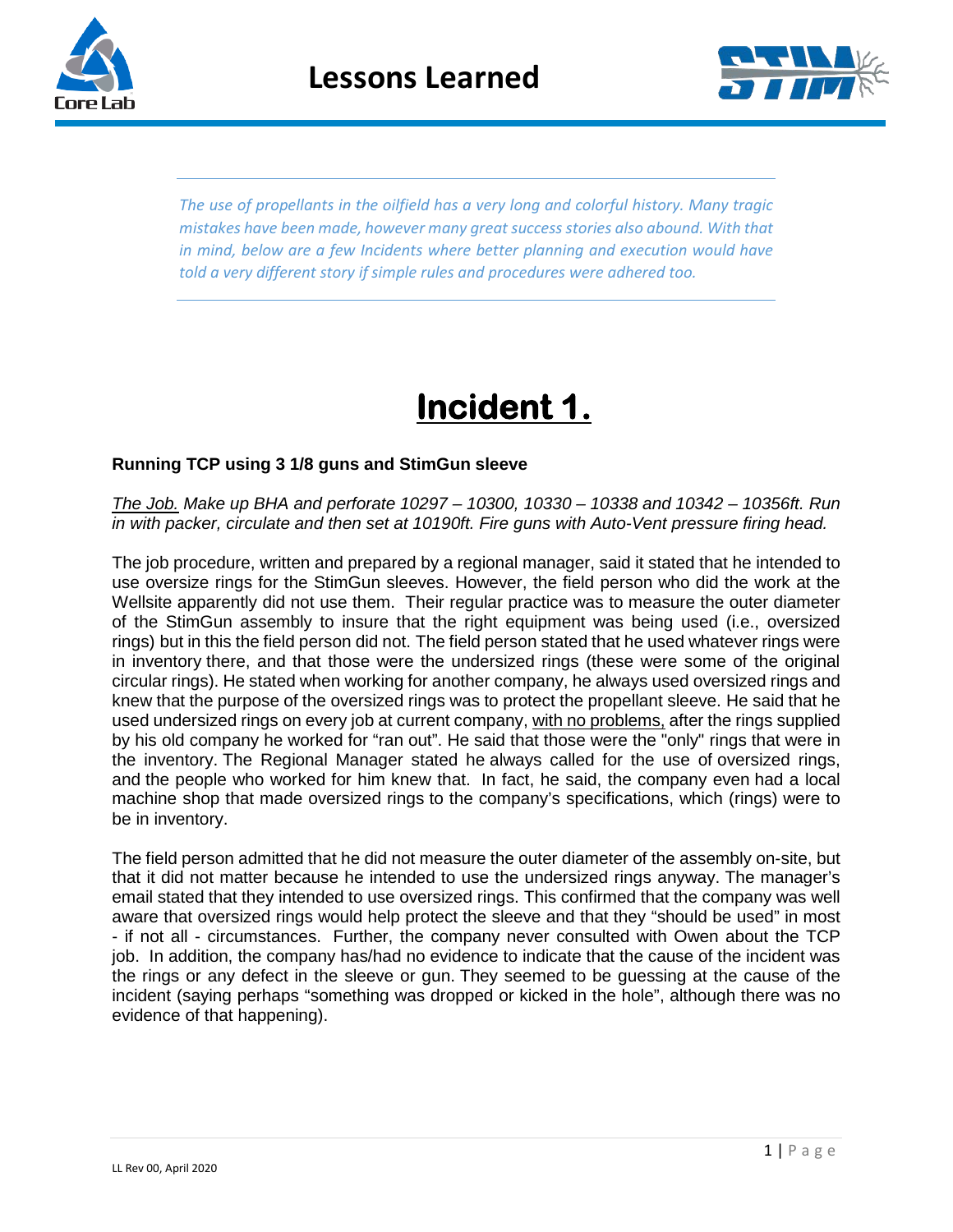



### *Result, job report.*

On location and make up equipment on ground. Safety meeting and RIH with guns after testing tubing joint and packer to 8,000 psi. RIH with 1,000' of tubing to circulate acid pill. Continue to RIH with tubing while testing While RIH going down with tubing something hung up @7500 as if packer set, hole will take fluid with open perforations. Try to release packer with no success, work pipe up and down a few times and try to release packer. Still no success, hole will take fluid with open perfs, fluid level estimated around 3,700' Load casing, and put 500 psi on it and held as if packer was set with 259 joints in hole Got off/on/off tool, circulate acid out 150 bbls and got back on to try to release packer before POOH

Got back on packer and released packer, pull 4 stands

#### Continue POOH with guns

At surface with packer and bottom of J-slot damaged with slips up on setting cone of packer. The bottom of the J-slot was flared out, the 2 3/8" P-110 sub below packer was also crushed POOH with guns and saw that the stim sleeve and guns were all fired.

Run casing logs to verify perfs with casing inspection tool and to see if casing was damaged. Logging verified bottom perf @ 7679' and casing not damaged

#### *Conclusion.*

The StimGun sleeve was ignited due to the friction caused by the sleeve material rubbing on the casing while RIH. The root cause were the undersized retaining rings (OD of ring was less than the OD of the sleeve) being used to protect the sleeve and secondly no finned subs were run through the gun BHA.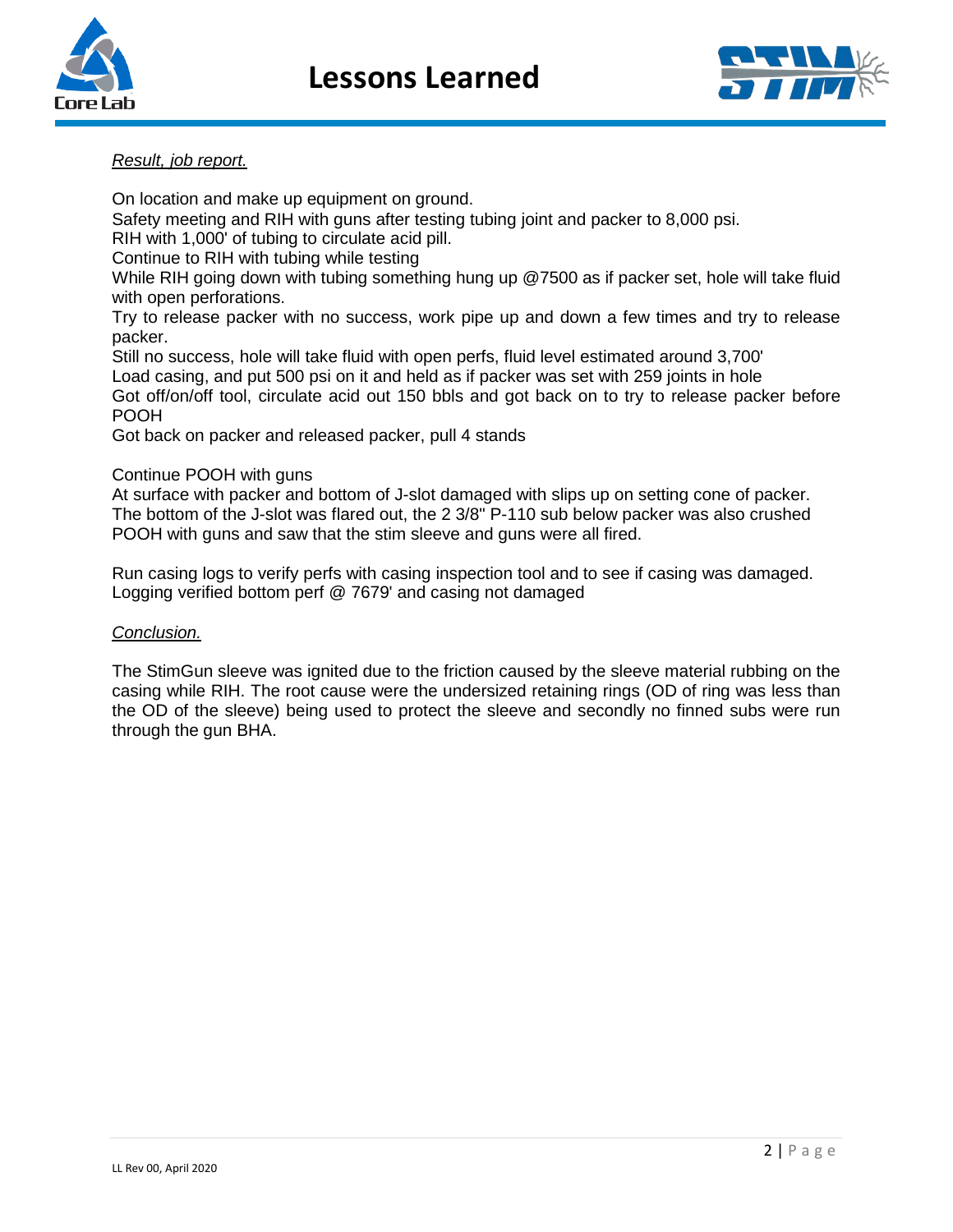



# **Incident 2.**

## **Running TCP/DST using 2 3/4 guns and StimGun sleeve**

## *The Job. Make up BHA with DST and perforate*

The job proceeded as planned, but the rig was having several problems cycling the DST tubingorienting valve operating correctly, after packer was set. However, after approximately 120 hours in the hole (at 360 Deg F), the tubing "jumped" in the slips on the table, no attempt was made to fire the guns. It was finally determined that an explosive event had occurred downhole, but there was no communication to the formation, as the casing below packer was holding pressure. The decision was made to abort the test pull the BHA out of the hole. When the pipe was picked up, it was noted the packer had been unseated. At surface, the 2 3/8 P110 pup joint below the packer had been crushed and the gun Auto-release sub had been activated, leaving the guns in the hole. It was not initially thought that the sleeve had ignited, however Owen did not have any temperature test data, especially in the fluid that the company was using (Novatek Saraline 200), therefore a temperature test was initiated at the Owen Godley facility.

| <b>DATE</b>        | TIME     | <b>CONTROL TEMP.</b> | <b>REFERENCE TEMP.</b> | <b>PRESSURE</b> | <b>HOURS</b>    |
|--------------------|----------|----------------------|------------------------|-----------------|-----------------|
|                    |          | <b>DEGREES (F)</b>   | <b>DEGREES (F)</b>     |                 |                 |
| 10/23/2006         | 2:30 PM  | 80                   | 75                     | 2.000           |                 |
| *Start Test*       | 4:45 PM  | 416                  | 400                    | 10.000          | "0" Hours       |
| 12/24/2006         | 12:15 AM | 415                  | 399                    | 10.000          |                 |
|                    | 4:45 PM  | 412                  | 399                    | 10.000          | 24 Hours        |
| 12/25/2006         | 12:15 AM | 414                  | 399                    | 10.000          |                 |
|                    | 4:45 PM  | 417                  | 401                    | 10.000          | <b>48 Hours</b> |
| 12/26/2006         | 12:15 AM | 418                  | 400                    | 10.000          |                 |
|                    | 4:45 PM  | 408                  | 400                    | 10.000          | 72 Hours        |
| *End Test*         | 7:45 PM  | 414                  | 399                    | 10.000          | 75 Hours        |
|                    |          |                      |                        |                 |                 |
| Averages           |          | 414                  | 400                    | 10.000          |                 |
| (@ temp. & press.) |          |                      |                        |                 |                 |



**The test piece of Stim sleeve before and after test.** 

# **(Full test report has 164 data point records)**

## *Conclusion.*

The guns were fished, however only the first gun was recovered. The bottom of the gun had sheared off at the threads, the detonating cord and boosters in recovered gun appeared to have been burned (all HNS explosives). The root cause was a low order detonation in the gun system, it was determined that the O Ring material had reacted with the wellbore fluid, and combined with the wellbore temperature, had leaked causing the guns to low order detonate through adiabatic compression. Although no perforations were made in the casing (high order detonation required), holes were made in the guns (low order detonation) which was more than sufficient energy to initiate the StimGun sleeve material.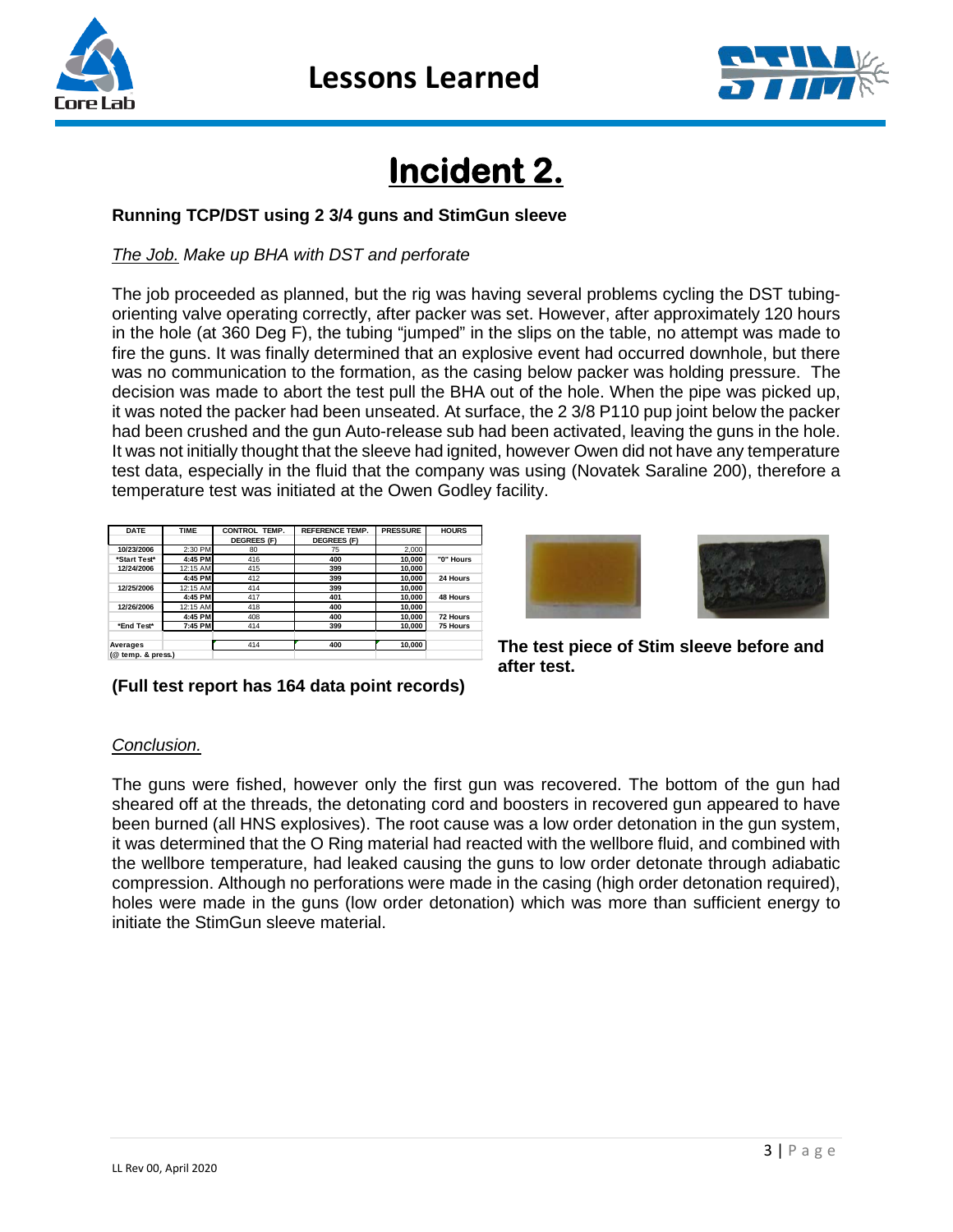



# **Incident 3.**

### **Running wireline using 3 3/8 guns and StimGun sleeve**

*The Job. Make up wireline guns, RIH and perforate tight permeable zone*

The job plan was to order guns, charges and StimGun sleeves from OEM manufacturer. The customer planned to make all the retaining rings, finned top subs, tandem subs and bull plugs locally. Unfortunately, when RIH the StimGun sleeve ignited at about 600 meters. The guns were pulled out of the hole where it was verified it had fired.

#### *Conclusion.*

When manufacturing the retaining rings and finned subs, the maximum diameter given to machine shop that the subs were to be made too, was actually the same size as the sleeve OD. The number of fins welded to the subs were also insufficient as compared to OEM recommendation. The root cause was human error, and equipment not fit for purpose.

# **Incident 4.**

#### **There is no report available for this incident, however.**

A thru tubing job was planned to run Stimtube, the initial plan was to run the 1 11/16 OD tube and the operator had all the hardware to run this service including; top sub, tandem collars and bull plug – all 1 11/16" OD. For a reason not understood, the operator change his mind and ordered 2" OD stim tubes.

Unfortunately he thought he could utilize the same hardware (which does use the same connection size threads), made up the tool assembly and proceeded to RIH.

#### *Result and Conclusion.*

The material friction ignited when RIH, the operator had chosen not to purchase the correct running equipment (all subs and collars for standard size or oversized) and literally "paid the price".